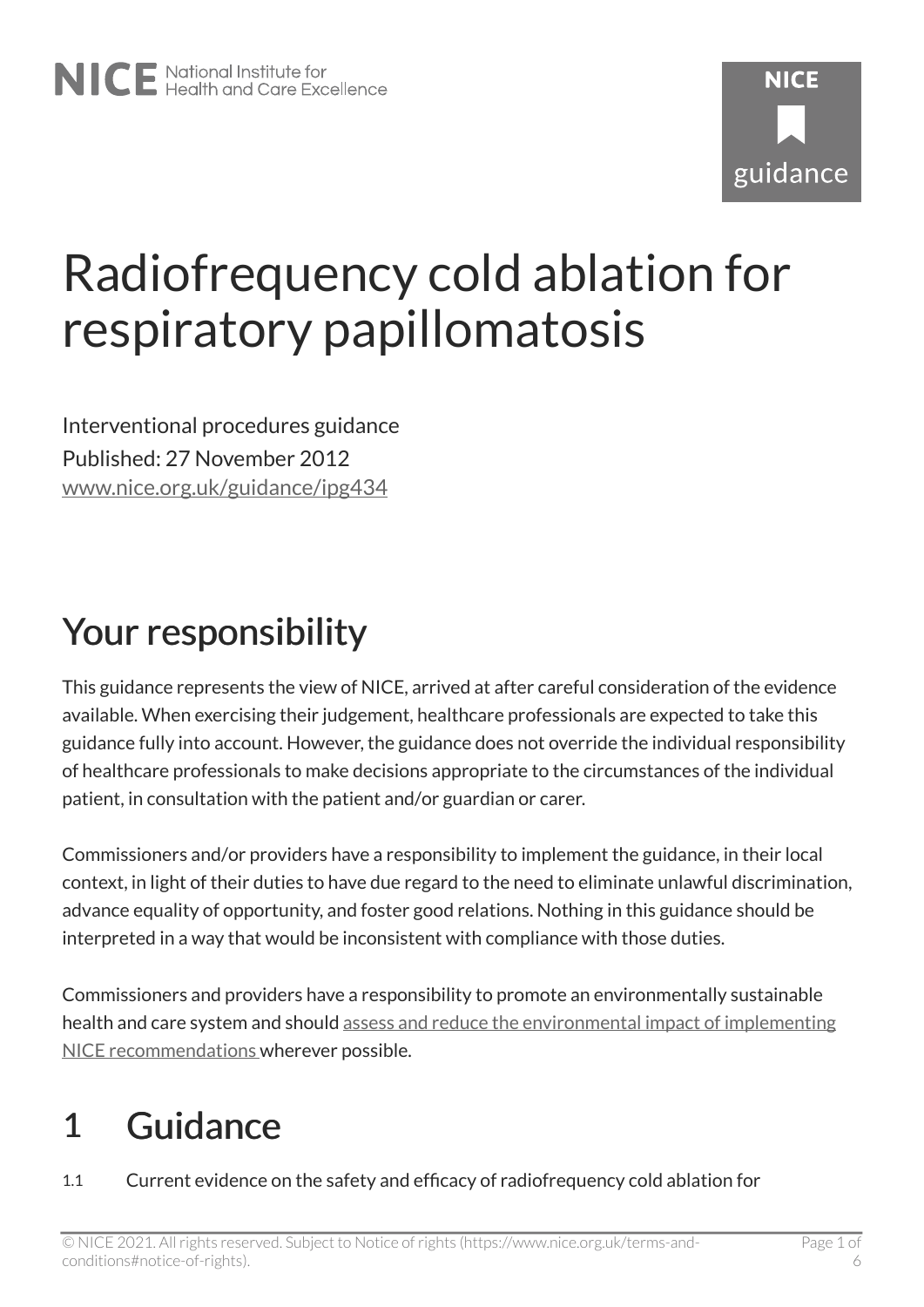respiratory papillomatosis is inadequate in quantity and quality. Therefore, this procedure should only be used with special arrangements for clinical governance, consent and audit or research.

- 1.2 Clinicians wishing to undertake radiofrequency cold ablation for respiratory papillomatosis should take the following actions:
	- Inform the clinical governance leads in their Trusts.
	- Ensure that patients and their carers or parents understand the uncertainty about the procedure's safety and efficacy and provide them with clear written information. In addition, the use of NICE's [information for the public](http://www.nice.org.uk/guidance/ipg434/informationforpublic) is recommended.
- 1.3 NICE encourages further research and data collection on radiofrequency cold ablation for respiratory papillomatosis. In particular, research and data collection should report treatment indication (whether for primary or secondary treatment of respiratory papillomatosis), outcomes related to timing and site of disease recurrence, the need for tracheostomy after the procedure, and longer-term survival. In addition, any effect of the procedure on voice quality should be documented.
- 1.4 Clinicians should enter details for all paediatric patients undergoing radiofrequency cold ablation for respiratory papillomatosis onto the [Airway](https://registers.nuth.nhs.uk/air) [Intervention Registry](https://registers.nuth.nhs.uk/air) and for adult patients having the procedure into the [ENT](http://entuk.org/welcome-ent-uk-laryngeal-surgeon-activity-data) [UK national audit database.](http://entuk.org/welcome-ent-uk-laryngeal-surgeon-activity-data)
- 1.5 NICE may review the procedure on publication of further evidence.

## 2 The procedure

### 2.1 Indications and current treatments

2.1.1 Respiratory papillomatosis is a condition characterised by benign papillomatous (wart-like) growths in the respiratory tract, which can cause voice changes and airway obstruction. It can affect both children and adults. The condition tends to recur after treatment and is then known as recurrent respiratory papillomatosis.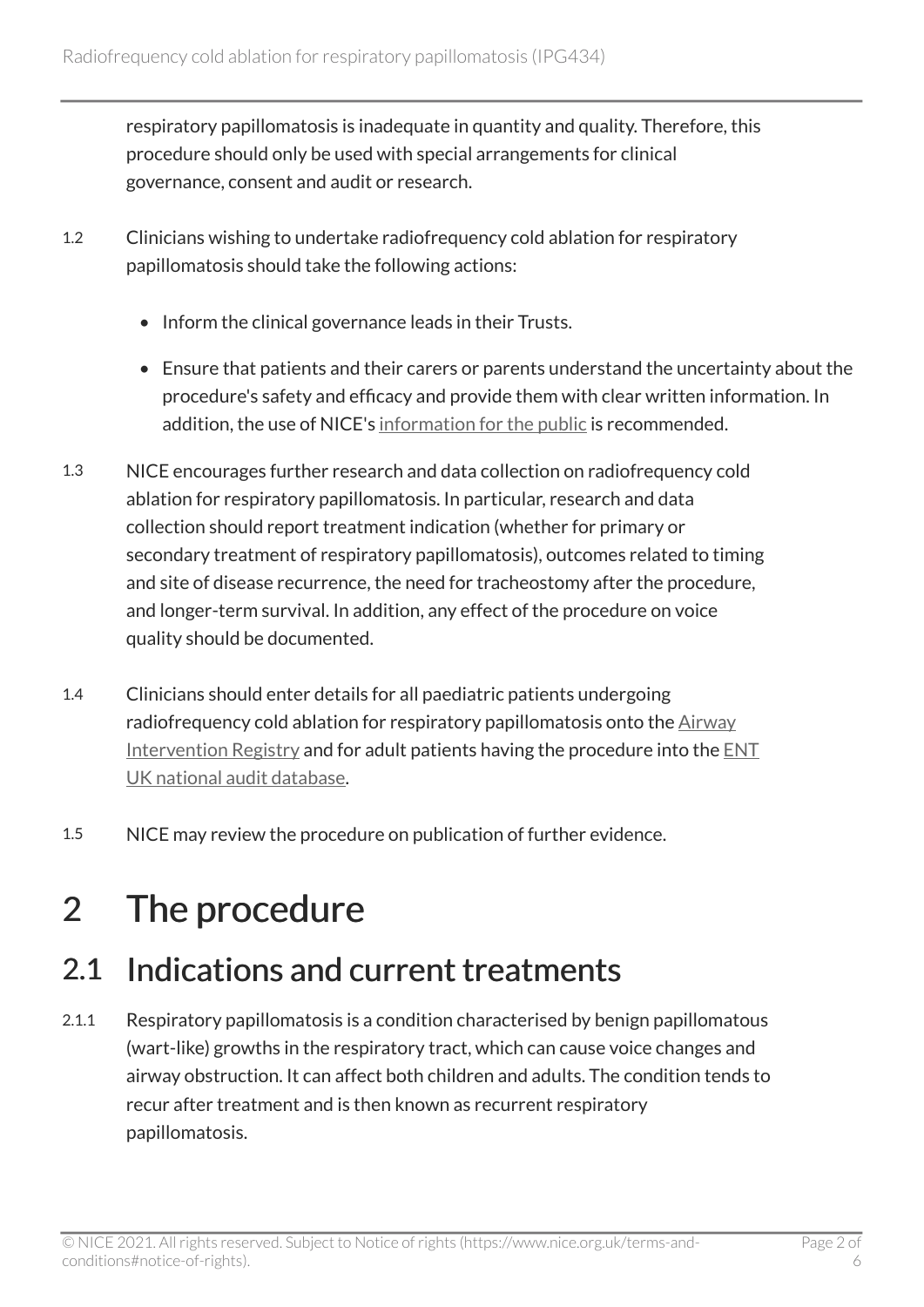2.1.2 Procedures to remove the papillomas surgically include the use of cold steel dissection, suction diathermy, cryotherapy, carbon dioxide  $(CO<sub>2</sub>)$  or other laser ablation, or microdebridement. Any of these may be followed by systemic administration or direct injection of antiviral agents (for example, cidofovir) into the resection sites, with the aim of reducing the frequency of reoperative surgery for recurrent papillomas. Tracheostomy may be needed if significant airway obstruction occurs.

### 2.2 Outline of the procedure

- 2.2.1 Radiofrequency cold ablation involves passing a radiofrequency bipolar electrical current through a medium of normal saline. This produces a plasma field of sodium ions that disrupts intercellular bonds, leading to tissue vaporisation and coagulation. Radiofrequency cold ablation heats tissue to only 60–65°C, which may produce less damage to surrounding structures and postoperative pain than conventional diathermy.
- 2.2.2 The procedure is usually done with the patient under general anaesthesia. Conventional microlaryngoscopy techniques allow introduction of a single-use radiofrequency probe into the lumen of the larynx and trachea.
- 2.2.3 Once the probe tip is in contact with the papilloma, it is activated to produce controlled tissue ablation of individual lesions, together with haemostasis and suction.
- 2.2.4 Steroids and antibiotics may be given after the procedure to reduce inflammation and the risk of infection, respectively.

Sections 2.3 and 2.4 describe efficacy and safety outcomes from the published literature that the Committee considered as part of the evidence about this procedure. For more detailed information on the evidence, see the [overview](http://www.nice.org.uk/guidance/ipg434).

### 2.3 Efficacy

2.3.1 In a case series of 3 adult patients with recurrent papillomas of the nasopharynx, only 1 patient had a recurrent lesion at 4-month follow-up, which was successfully re-excised with endoscopic transnasal radiofrequency cold ablation. A case series of 2 patients reported 'reduced disease recurrence' (no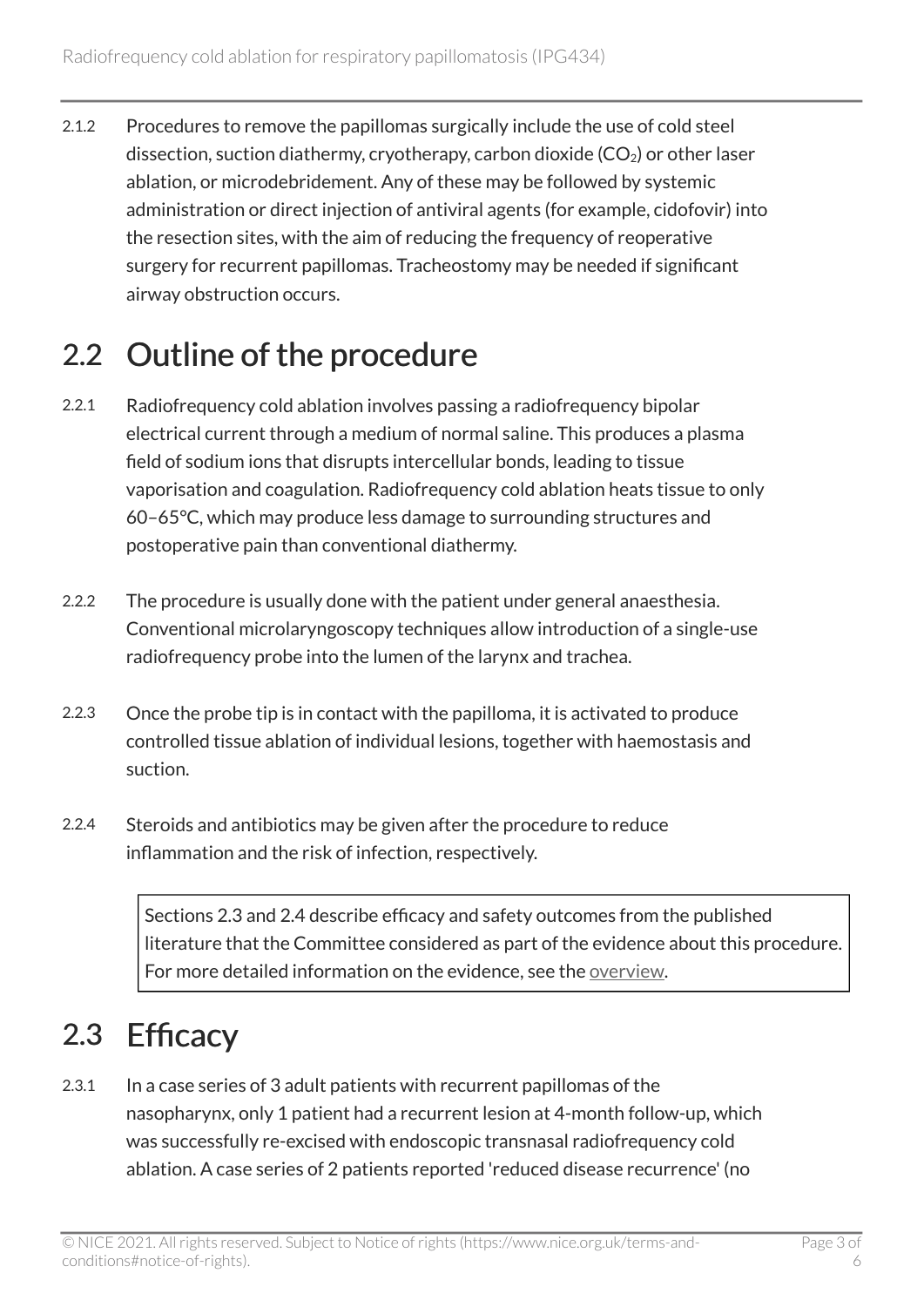further details provided) in 2 adult patients with juvenile-onset recurrent respiratory papillomatosis who had previously been treated repeatedly by  $CO<sub>2</sub>$ laser ablation; 1 was treated by radiofrequency cold ablation treatment alone and 1 by radiofrequency cold ablation together with  $CO<sub>2</sub>$  laser ablation. In a case report of 1 paediatric patient with a large de novo laryngeal papilloma treated by radiofrequency cold ablation alone, there was no sign of recurrence at 18-month follow-up.

- 2.3.2 A case series of 6 adult patients with advanced laryngotracheal recurrent respiratory papillomatosis who had received at least 2 years of treatment by  $CO<sub>2</sub>$  laser ablation followed by at least 2 years of treatment by radiofrequency cold ablation, reported an increase in the interval between treatments. This was presented as a significant increase (more than 50%) in the interval between treatments in 3 patients when radiofrequency cold ablation was introduced (p=0.03) and a modest increase (less than 25%) in the interval between treatments in the other 3 patients (p value not reported).
- 2.3.3 In another case series of 2 adult patients with extensive and recurrent laryngeal papillomas, 1 patient who presented with severe hoarseness and exertional dyspnoea was found to have a good voice with no exertional dyspnoea at 2-month follow-up (no formal assessment of voice quality reported; no results were presented for the other patient). In the case report of 1 paediatric patient, a dramatic improvement in voice quality was observed (no formal assessment of voice quality reported).
- 2.3.4 The Specialist Advisers listed key efficacy outcomes as reduction in the number or frequency of microlaryngoscopy procedures needed to maintain a safe airway, and achievement of good voice quality.

### 2.4 Safety

- 2.4.1 Minor scarring around the ablated tissues was reported in all patients in a case series of 18 patients (method of assessment of scarring not described).
- 2.4.2 Respiratory papillomas appeared at a new location 4 months after radiofrequency cold ablation in 1 patient in the case series of 18 patients. The procedure was repeated with no further recurrence at 2-month follow-up. The early recurrence raised the possibility of viral seeding (see section 2.4.3).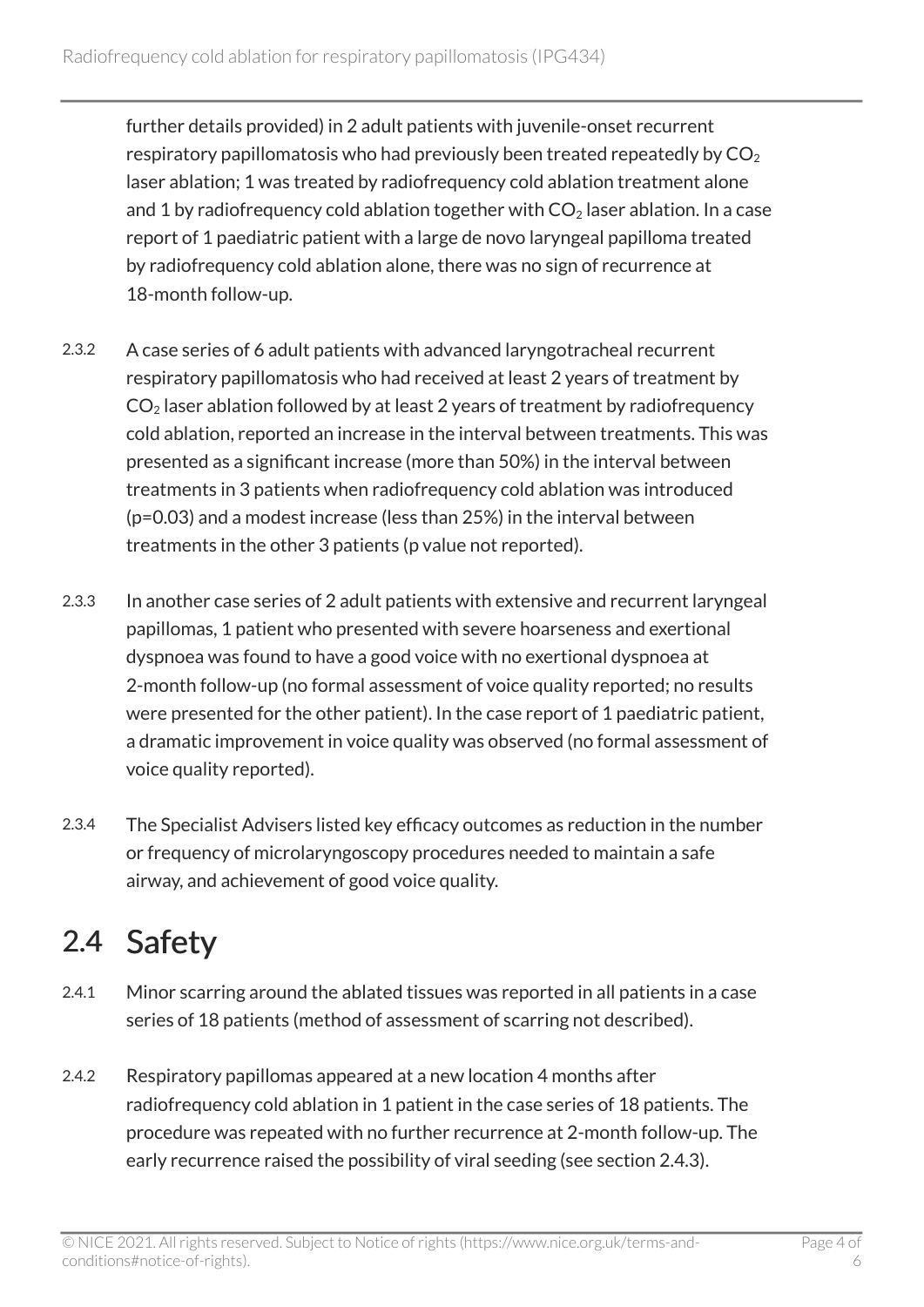2.4.3 The Specialist Advisers listed theoretical adverse events as laryngeal or airway scarring (with airway stenosis and dysphonia as possible consequences of scarring to the larynx), bleeding and inadequate reduction in the number and size of papillomas, leading to inability to maintain a safe airway. In addition, a Specialist Adviser stated that there is concern about possible seeding of the virus as a result of the procedure.

### 3 Further information

### Information for patients

NICE has produced information on this procedure for patients and carers [\(Information for the](http://www.nice.org.uk/guidance/ipg434/informationforpublic)  [public\)](http://www.nice.org.uk/guidance/ipg434/informationforpublic). It explains the nature of the procedure and the guidance issued by NICE, and has been written with patient consent in mind.

# Update information

May 2018: link added to Airway Intervention Registry in section 1.4

# About this guidance

NICE interventional procedure guidance makes recommendations on the safety and efficacy of the procedure. It does not cover whether or not the NHS should fund a procedure. Funding decisions are taken by local NHS bodies after considering the clinical effectiveness of the procedure and whether it represents value for money for the NHS. It is for healthcare professionals and people using the NHS in England, Wales, Scotland and Northern Ireland, and is endorsed by Healthcare Improvement Scotland for implementation by NHSScotland.

This guidance was developed using the NICE [interventional procedures guidance](http://www.nice.org.uk/about/what-we-do/our-programmes/nice-guidance/nice-interventional-procedures-guidance) process.

We have produced a [summary of this guidance for patients and carers.](http://www.nice.org.uk/guidance/ipg434/informationforpublic) Tools to help you put the guidance into practice and information about the evidence it is based on are also [available](http://www.nice.org.uk/guidance/ipg434).

ISBM: 978-1-4731-2957-3